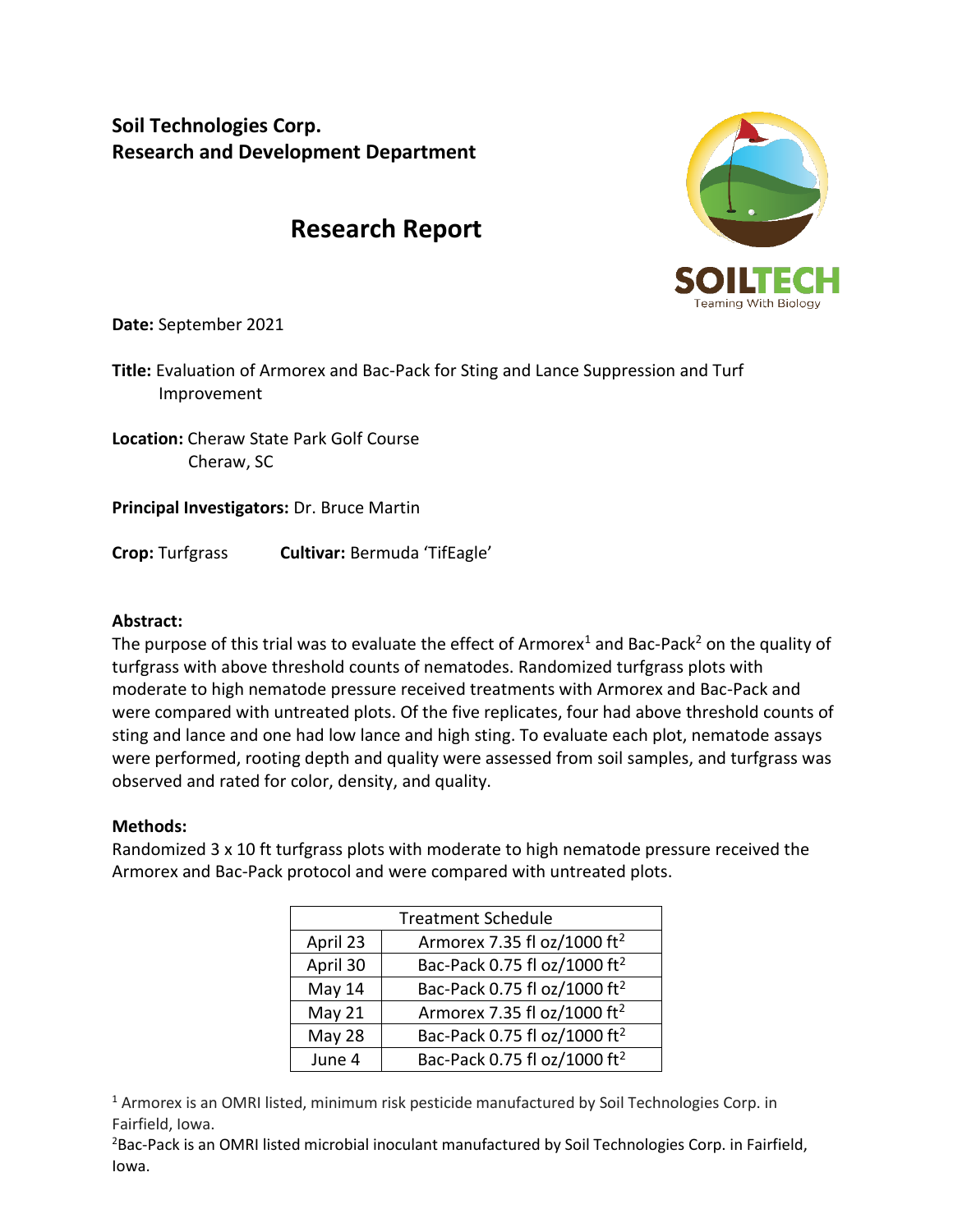Nematode assays were performed at the beginning of the trial by taking four soil cores per plot in a diagonal across the long axis of each plot and bulking. Cores were taken to a depth of four inches and were assayed the day after sample collection. At the end of the trial, two soil samples were taken from each plot to measure the depth of rooting and for a visual root quality rating.

## **Results:**

Results from this trial suggest that Armorex and Bac-Pack treated plots scored higher ratings in color, density, and overall quality compared to the untreated group. Moreover, the roots in Armorex and Bac-Pack treated turfgrass had an average root length of 3.6 inches compared to an average of 2.07 inches root length in the untreated group. Below are graphs demonstrating the results for each data point.



Figure 1. Pre-Trial Nematode Counts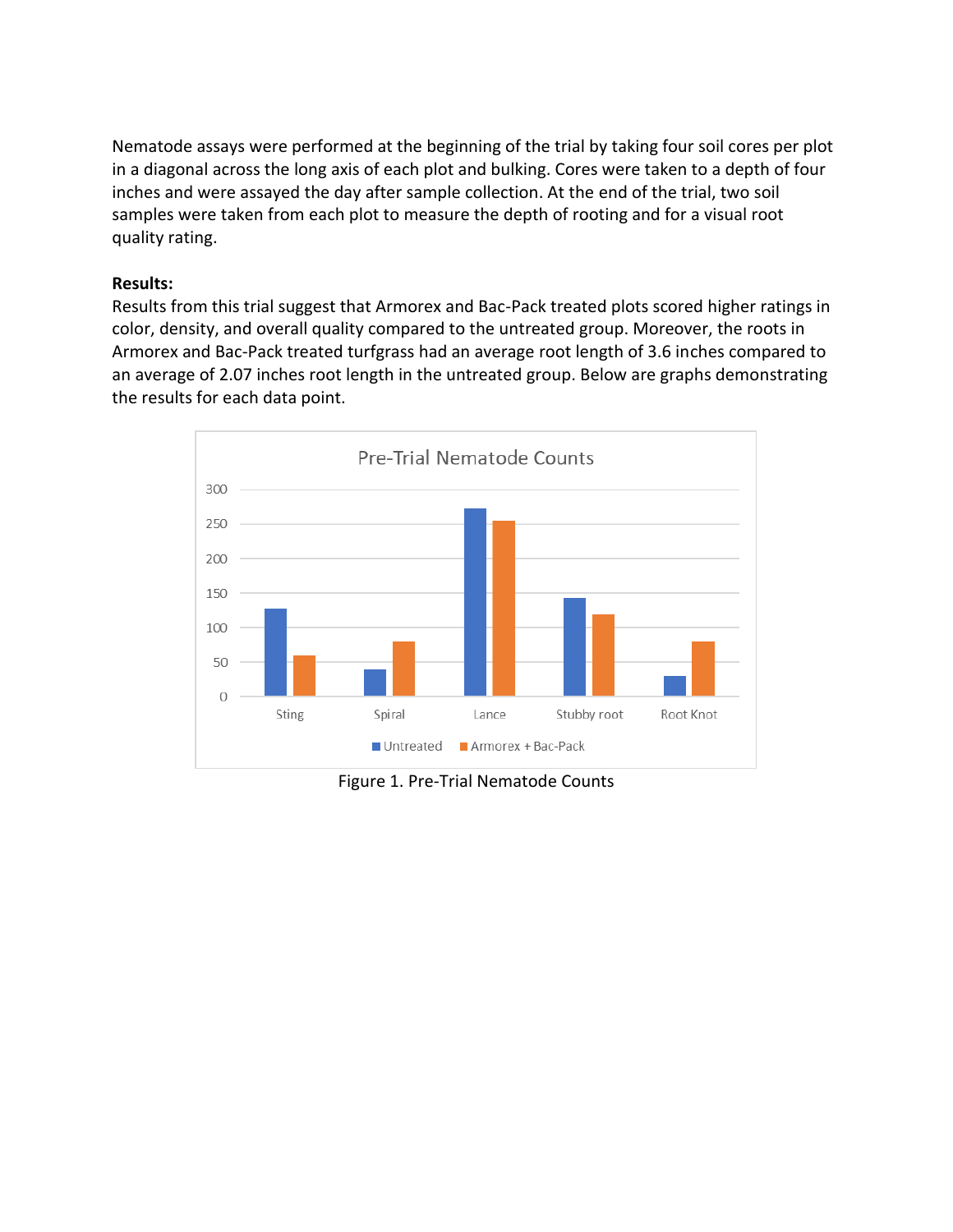

Figure 2. Color Ratings per Treatment



Figure 3. Density Ratings per Treatment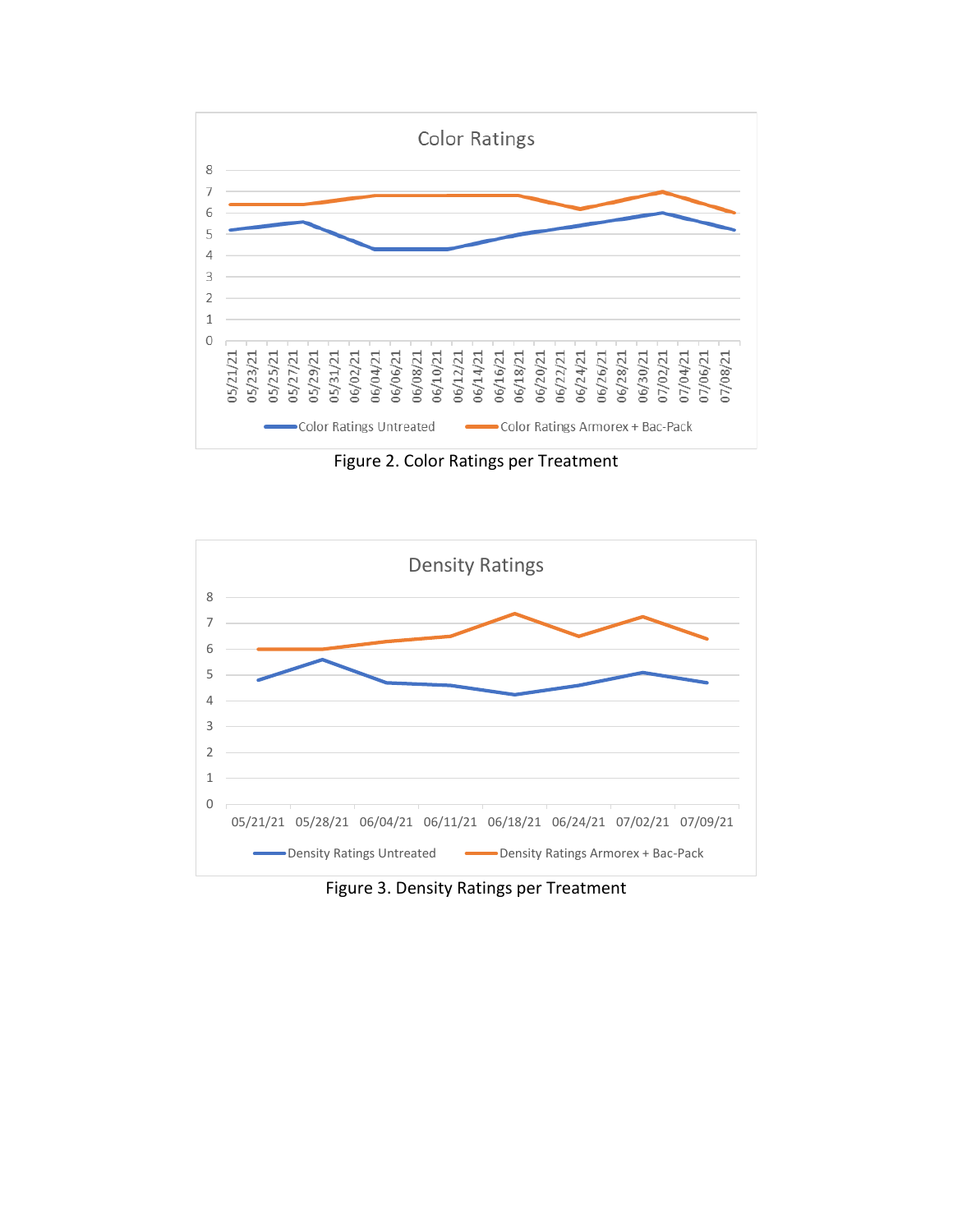

Figure 4. Quality Ratings per Treatment



Figure 5. Root Length per Treatment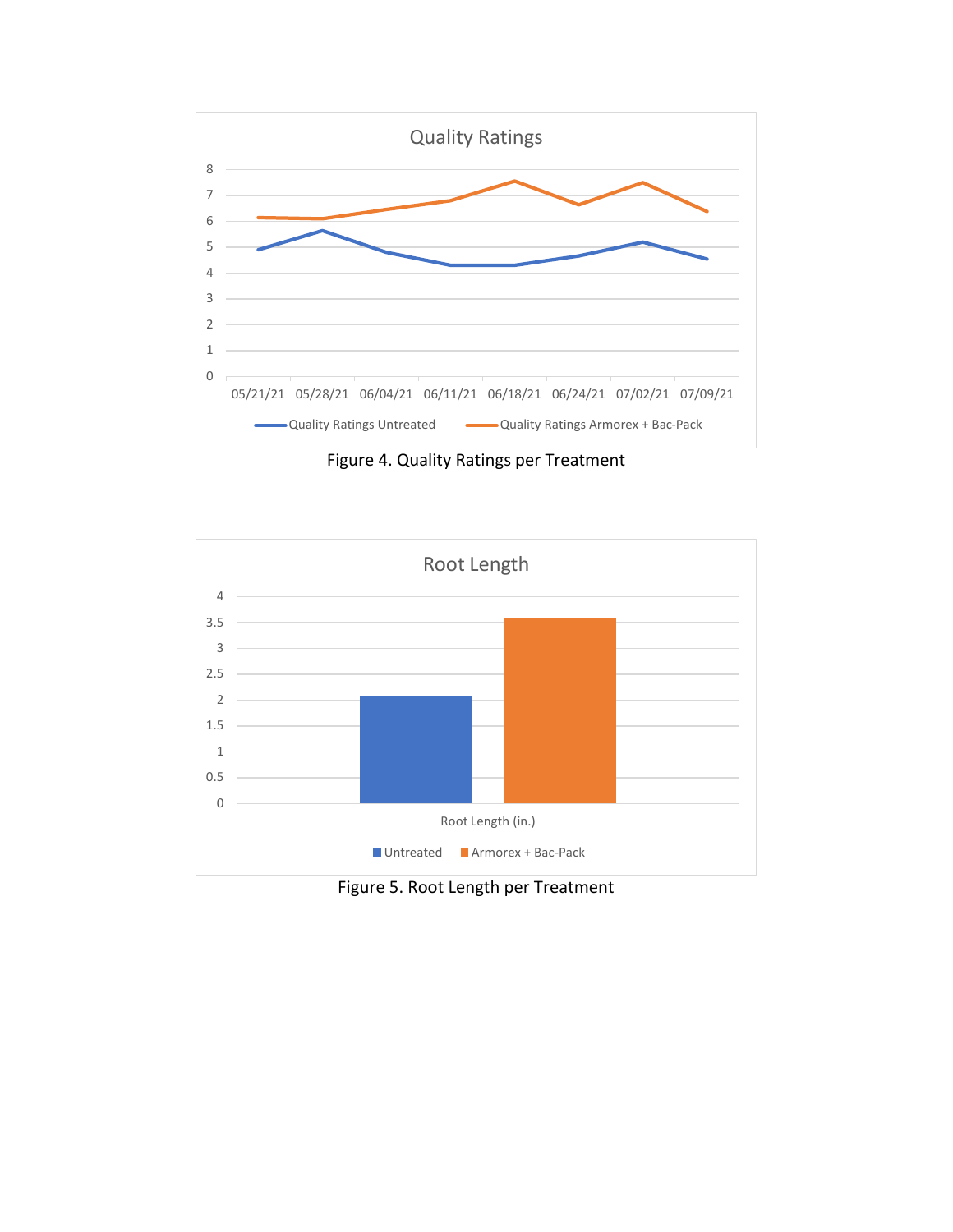





**Untreated Armorex +Bac-Pack** Figure 7. Untreated Plot vs. Armorex + Bac-Pack Treated Plot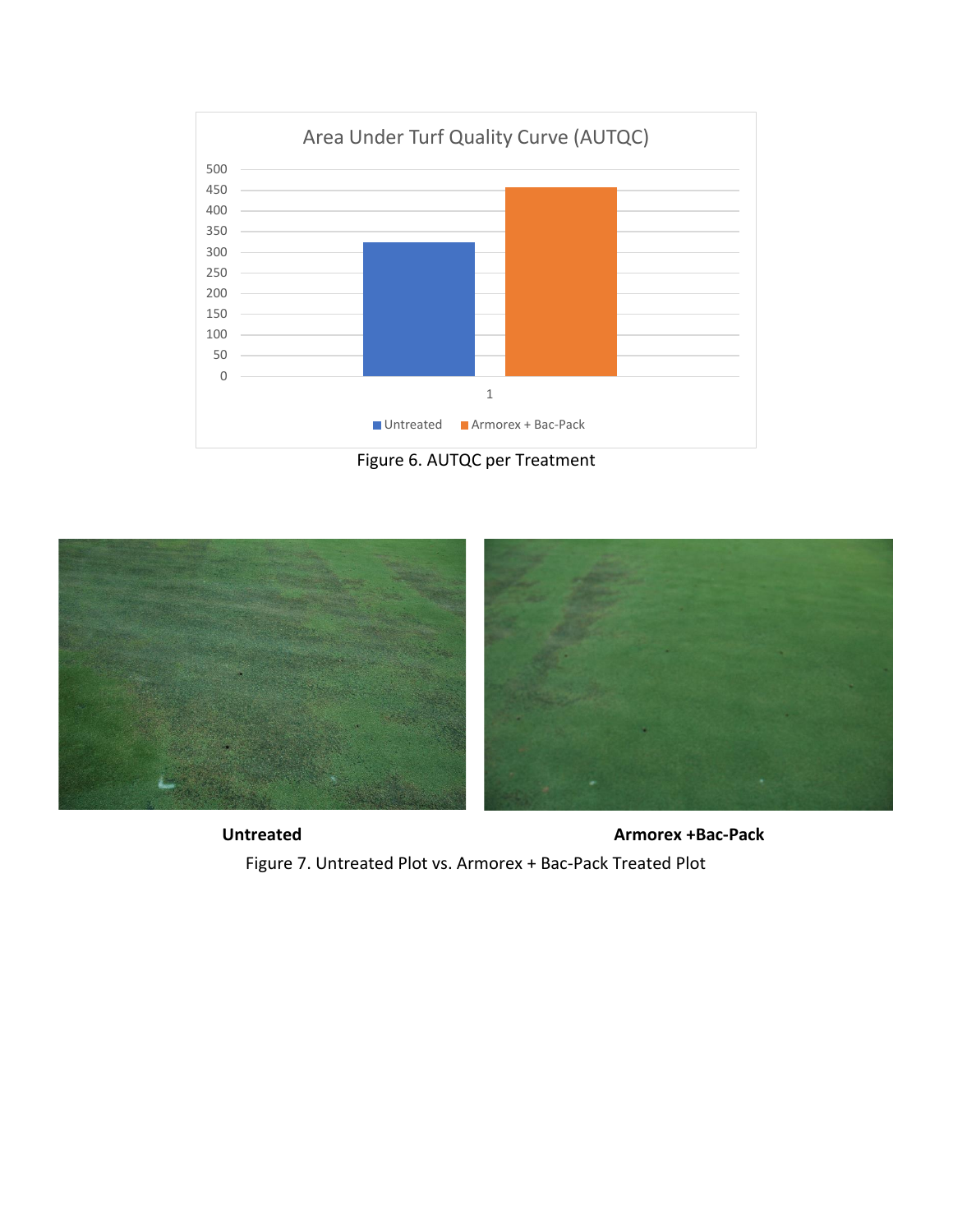

**Untreated Armorex + Bac-Pack** Figure 8. Untreated Plot vs. Armorex + Bac-Pack Treated Plot



Figure 9. Roots of Untreated and Armorex + Bac-Pack Treated Plots